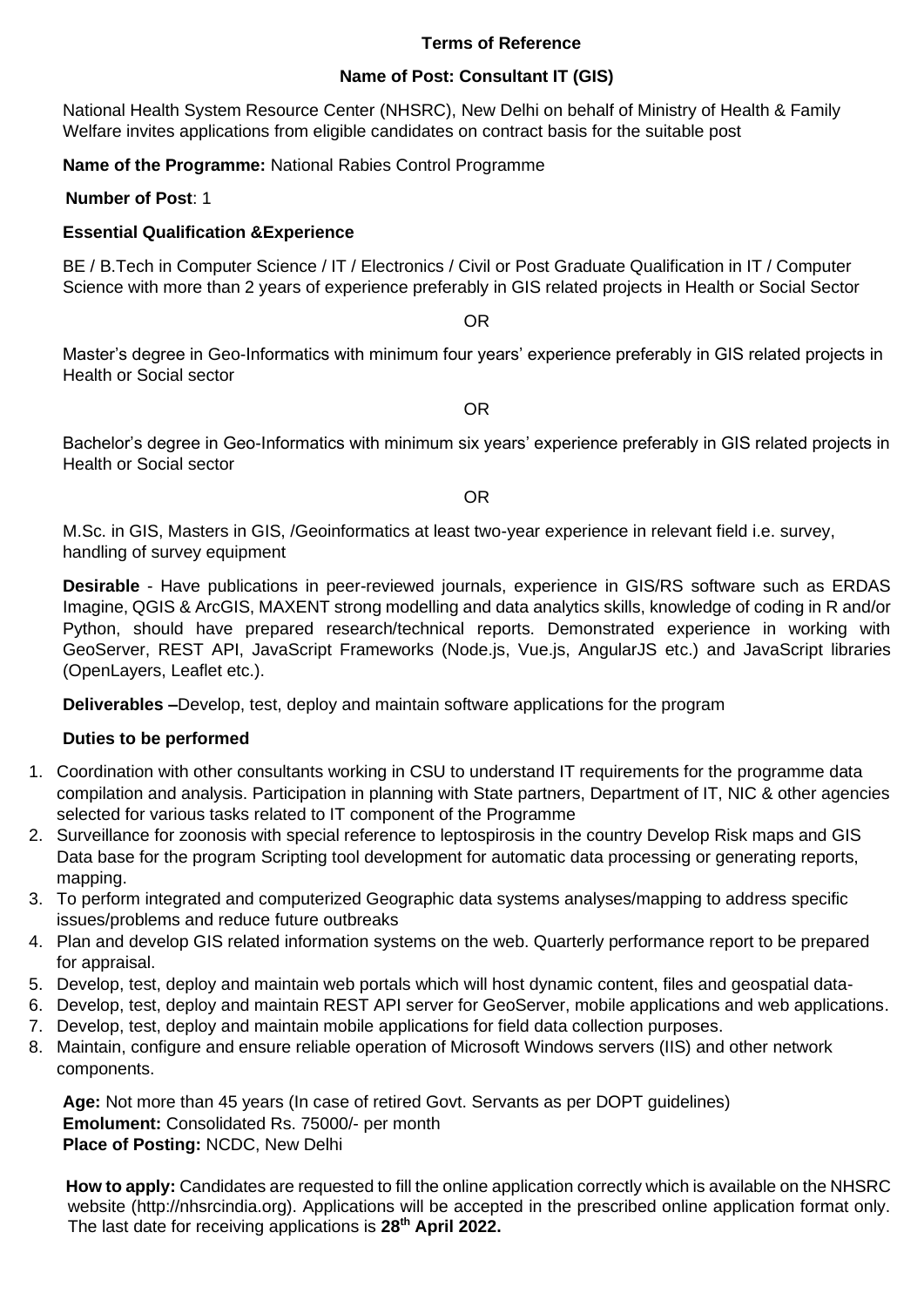# **संदर्भकी शर्ते**

स्वास्थ्य एवं परिवार कल्याण मंत्रालय की और से राष्ट्रीय स्वास्थ्य प्रणाली संसाधन केंद्र (एन.एच.एस.आर.सी), नई दिल्ली उपयुक्त पद के लिए योग्य अभ्यर्थियों से संविदा के आधार पर आवेदन आमंत्रित करता है।

**पद का नाम:** सलाहकाि आईटी (जीआईएस) **कार्भक्रम का नाम:** िाष्ट्रीय िेबीज दनयंत्रण काययक्रम (एन.आि.सी.पी)

**पोस्ट की संख्या:** 1 **र्ोग्यर्ता और अनुर्व:**

- •कं प्यूटर साइंस/आईटी/इलेक्ट्रॉर्िक्ट्स/र्सविल में बीई/बीटेक या आईटी/कं प्यूटर साइंस में पोस्ट ग्रेजुएट योग्यता के साथ स्वास्थ्य या सामाजिक क्षेत्र में जीआईएस संबंधित परियोजनाओं में 2 साल से अधिक का अनुभव।
	- या
- भू-सूचना विज्ञान में मास्टर डिग्री । स्वास्थ्य या सामाजिक क्षेत्र में जीआईएस से संबंधित परियोजनाओं में न्यूनतम चार साल का अनुभव।
- भू-सूचना विज्ञान में स्नातक की डिग्री। स्वास्थ्य या सामाजिक क्षेत्र में जीआईएस से संबंधित परियोजनाओं में अधिमानतः न्यूनतम छह साल का अनुभव।

या

या

• एमएससी जीआईएस में, जीआईएस में परास्नातक, /जियोइनफॉरमैटिक्स। प्रासंगिक क्षेत्र में कम से कम दो साल का अनुभव यानी सर्वेक्षण, सर्वेक्षण उपकरण की हैंडलिंग।

# **काम की जिम्मेदारी**

- 1. कार्यक्रम डेटा संकलन और विश्लेषण के लिए आईटी आवश्यकताओं को समझने के लिए सीएसयू में काम कर रहे अन्य सलाहकारों के साथ समन्वय कार्यक्रम के आईटी घटक से संबंधित विभिन्न कार्यों के लिए चयनित राज्य भागीदारों, आईटी विभाग, एनआईसी और अन्य एजेंसियों के साथ योजना में भागीदारी। देश में लेप्टोस्पायरोसिस के विशेष संदर्भ में जूनोसिस के लिए निगरानी कार्यक्रम करना।
- 2. मानचित्र और जीआईएस डाटा बेस विकसित करना
- 3. स्वचालित के लिए स्क्रिप्टिंग टूल डेवलपमेंट डेटा प्रोसेसिंग या रिपोर्ट तैयार करना, मैपिंग करना।
- 4. विशिष्ट मुद्दों/समस्याओं को दुर करने और भविष्य के प्रकोपों को कम करने के लिए एकीकृत और कम्प्यूटरीकृत भौगोलिक डेटा सिस्टम विश्लेषण/मानचित्रण करने के लिए वेब पर जीआईएस संबंधित सूचना प्रणाली की योजना बनाना और उसे विकसित करना।
- 5. मूल्यांकन के लिए त्रैमासिक प्रदर्शन रिपोर्ट तैयार की जानी है।वेब पोर्टल का विकास, परीक्षण, परिनियोजन और रखरखाव जो गतिशील सामग्री, फाइलों और भू-स्थानिक डेटा की मेजबानी करेगा,
- 6. जियोसर्वर, मोबाइल एप्लिकेशन और वेब एप्लिकेशन के लिए आरईएसटी एपीआई सर्वर का विकास, परीक्षण, तैनाती और रखरखाव।
- 7. फील्ड डेटा संग्रह उद्देश्यों के लिए मोबाइल एप्लिकेशन का विकास, परीक्षण, तैनाती और रखरखाव करें।
- 8. Microsoft Windows सर्वर (IIS) और अन्य नेटवर्क घटकों के विश्वसनीय संचालन को बनाए रखना, कॉन्फ़िगर करना और सुनिश्चित किना।

# **वांछनीर्**

- सहकर्मी-समीक्षित पत्रिकाओं में प्रकाशन, जीआईएस / आरएस सॉफ्टवेयर में अनुभव जैसे कि ईआरडीएएस इमेजिन, क्यूजीआईएस और आर्कजीआईएस, मैक्सेंट मजबूत मॉडलिंग और डेटा एनालिटिक्स कौशल, आर और / या पायथन में कोडिंग का ज्ञान, अनुसंधान / तकनीकी रिपोर्ट तैयार करनी चाहिए।
- दजयोसवयि, REST API, जावाप्लिप्ट फ्रे मवकय (Node.js, Vue.js, AngularJS आदि) औि जावाप्लिप्ट लाइब्रेिी (Open Layers, USC आदि) के साथ काम करने का प्रदर्शित अनुभव। **जिजिवरेबल्स**
- कार्यक्रम के लिए सॉफ्टवेयर अनुप्रयोगों का विकास, परीक्षण, तैनाती और रखरखाव करना